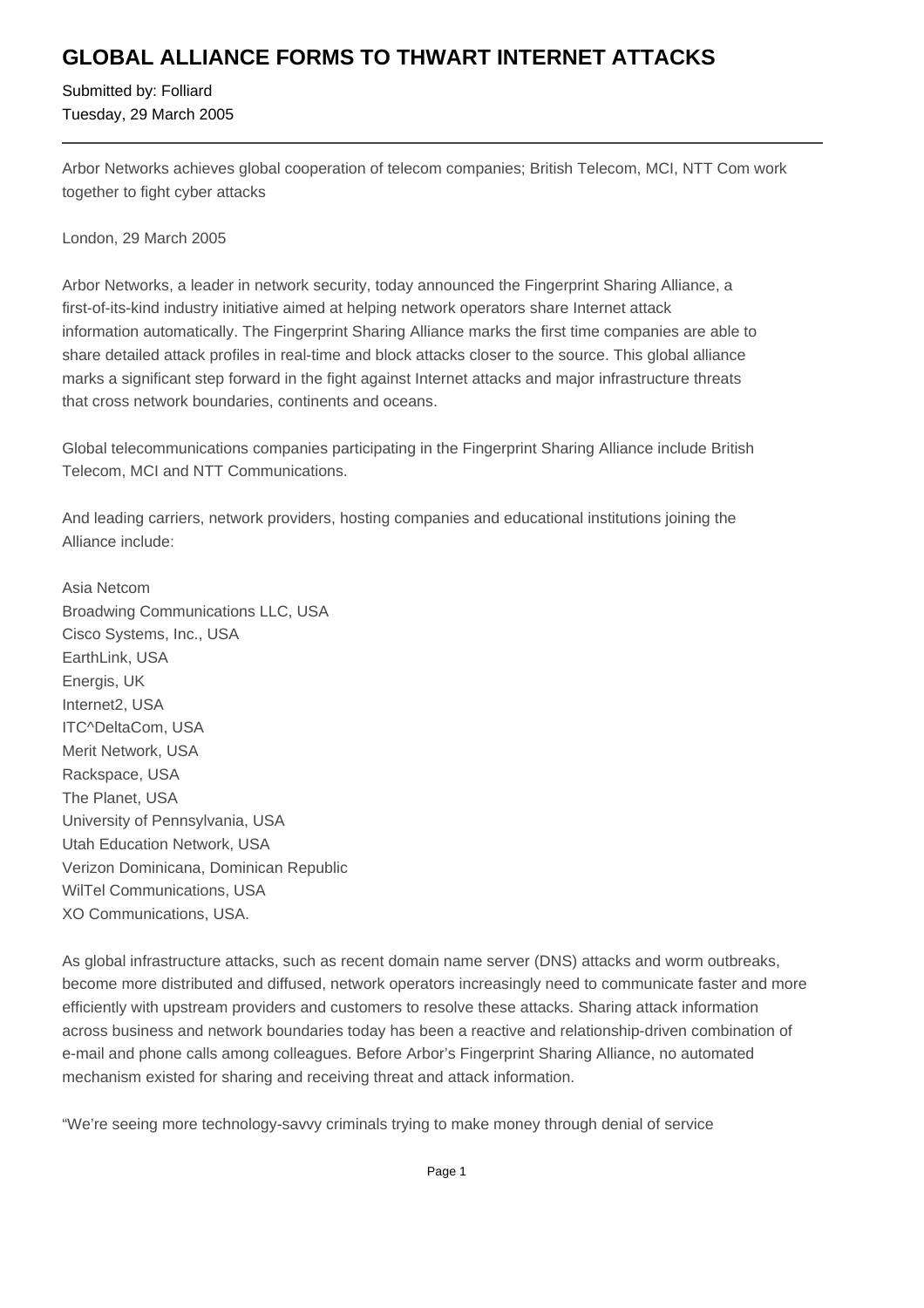extortion schemes," said Senior Yankee Group Analyst Jim Slaby. "Service providers that are cooperating by sharing attack fingerprints are helping mitigate these threats more quickly and closer to the source, thus making the Internet a more secure place."

Arbor Networks has the largest worldwide installed base of service provider customers in the infrastructure security market and is uniquely positioned to enable this industry-wide initiative. Arbor's Peakflow SP – used by the majority of Tier 1 service providers across the globe – has been enhanced to enable the sharing of attack fingerprints automatically – across network boundaries – without revealing competitive information. Sharing real-time attack profiles and blocking closer to the source is a critical step in offering end-to-end security across networks worldwide.

"MCI brings an unparalleled view into Internet security events around the globe," said Mark Sitko, vice president of MCI Security Services Product Management. "As a member of the Fingerprint Sharing Alliance, the Internet community at large will benefit from MCI's robust sources of security information, award-winning expertise and ongoing commitment to securing networks for our customers."

"When an attack hits, time is of the essence. By sharing the attack details providers are better able to protect their customers as the attack is mitigated closer to the point of origin, thus preventing collateral damage," said Tom Schuster, president of Arbor Networks. "Arbor's intent is to have global service providers join together to combat these cyber threats and protect the overall infrastructure of the Internet."

The Fingerprint Sharing Alliance delivers multiple benefits for service providers and their customers including:

- • Network operators now have an efficient, automated process for engaging the service provider community in solving significant threats to the Internet
- • Service providers' customers large enterprises, small businesses, and residential customers benefit from the faster and more effective response to attacks by their providers
- • Service providers benefit by being able to communicate attack information more quickly, and will be able to spend less time dealing with attacks, and mitigating attacks closer to the real ingress points
- SLA obligations can be strengthened with a higher rate of fulfillment, and
- • Network operators can automatically share attack information across network boundaries in real-time without revealing any competitive information.

(For more information about support for the Fingerprint Sharing Alliance, please see a separate announcement made today entitled, "Leading Organisations Worldwide Join Together to Stop Internet Attacks.")

## ABOUT ARBOR NETWORKS

Arbor Networks ensures the security and operational integrity of the world's most critical networks. Arbor's solutions are based on the proven Peakflow platform, intelligent technology for network-wide data collection, analysis, anomaly detection, and threat mitigation. Peakflow provides real-time views of network activity enabling organizations to instantly protect against worms, DDoS attacks, insider misuse, and traffic and routing instability, as well as segment and harden networks from future threats. Peakflow